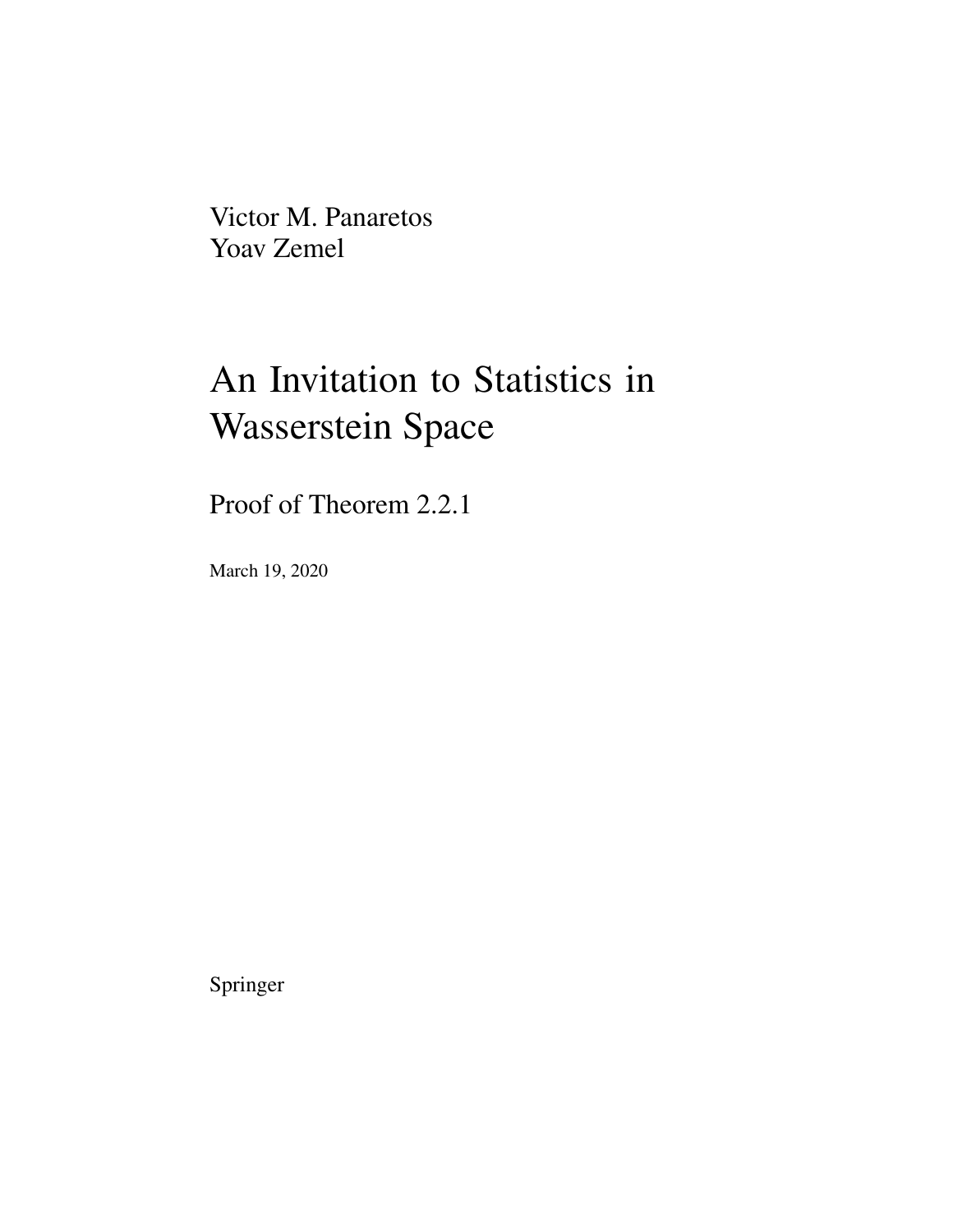*Proof (Proof of Theorem 2.2.1).* We only prove the equivalence of the first four conditions, and for  $\mathscr{X} = \mathbb{R}^d$ . Note that 1) and 2) clearly imply 5). The converse implication is shown by Le Gouic and Loubes [2, Lemma 14]. Our proof follows that outlined in Bickel and Freedman [1].

(1 implies 2) Let  $X_n \sim \mu_n$  and  $X \sim \mu$  be defined on the same generic probability space  $(\Omega, \mathcal{F}, \mathbb{P})$ , and such that  $(X_n, X)$  attain the infimum defining  $W_p(\mu_n, \mu)$ . We shall sometimes use the notation  $W_p(X_n, X) = W_p(\mu_n, \mu)$ . Suppose that  $W_p(X_n, X) \to$ 0. Let  $f: \mathbb{R}^d \to \mathbb{R}$  be a 1-Lipschitz function. Then  $|\mathbb{E} f(X)| \leq \mathbb{E} ||X|| \leq (|\mathbb{E}||X||^p|)^{1/p}$ ∞ and

$$
|\mathbb{E}f(X_n) - \mathbb{E}f(X)| \leq \mathbb{E}||X_n - X|| \leq [\mathbb{E}||X_n - X||^p]^{1/p} = W_p(X_n, X) \to 0.
$$

This implies that  $X_n \to X$  in distribution. The triangle inequality for  $W_p$  now gives

$$
|\mathbb{E}||X_n||^p - \mathbb{E}||X||^p| = |W_p(X_n,0) - W_p(X,0)| \le W_p(X_n,X) \to 0.
$$

(2 implies 3) Fix  $\delta > 0$ . By the dominated convergence theorem there exists  $R_{\delta} \ge 1$ such that

$$
\forall R \geq R_{\delta} \quad \int_{\|x\| \geq R} \|x\|^p \, \mathrm{d}\mu(x) \leq \delta.
$$

For  $R \ge R_\delta$  define the continuous function

$$
f(r) = \begin{cases} 0 & r \le R \\ (1+R)^p(r-R) & R \le r \le R+1 \\ r^p & r > R+1. \end{cases}
$$

Then  $r \mapsto r^p - f(r)$  is continuous and bounded on  $[0, \infty)$ , so that the upper bound

$$
\int_{\|x\| \ge R+1} \|x\|^p \, \mathrm{d}\mu_n(x) \le \int f(\|x\|) \, \mathrm{d}\mu_n(x) = \int \|x\|^p \, \mathrm{d}\mu_n(x) + \int [f(\|x\|) - \|x\|^p] \, \mathrm{d}\mu_n(x)
$$

converges as  $n \to \infty$  to

$$
\int f(\|x\|) d\mu(x) \le \int_{\|x\| \ge R+1} \|x\|^p d\mu(x) + (R+1)^p \mu(\{R \le \|X\| \le R+1\})
$$
  

$$
\le \delta + \frac{(R+1)^p}{R^p} \int_{\|x\| \ge R+1} \|x\|^p d\mu(x) \le (1+2^p)\delta
$$

since  $R \ge 1$ . Hence for all  $R \ge R_\delta + 1$ ,

$$
\limsup_{n\to\infty}\int_{\|x\|\geq R}\|x\|^p\,\mathrm{d}\mu_n(x)\leq (2+2^p)\delta.
$$

By increasing  $R_{\delta}$  if necessary the limsup can be replaced by a sup.

(3 implies 4) Let *g* satisfy the growth condition and fix  $\varepsilon > 0$ . Set  $M = \sup_x |g(x)|/(1 +$  $||x||^p$  <  $\infty$  and notice that the truncation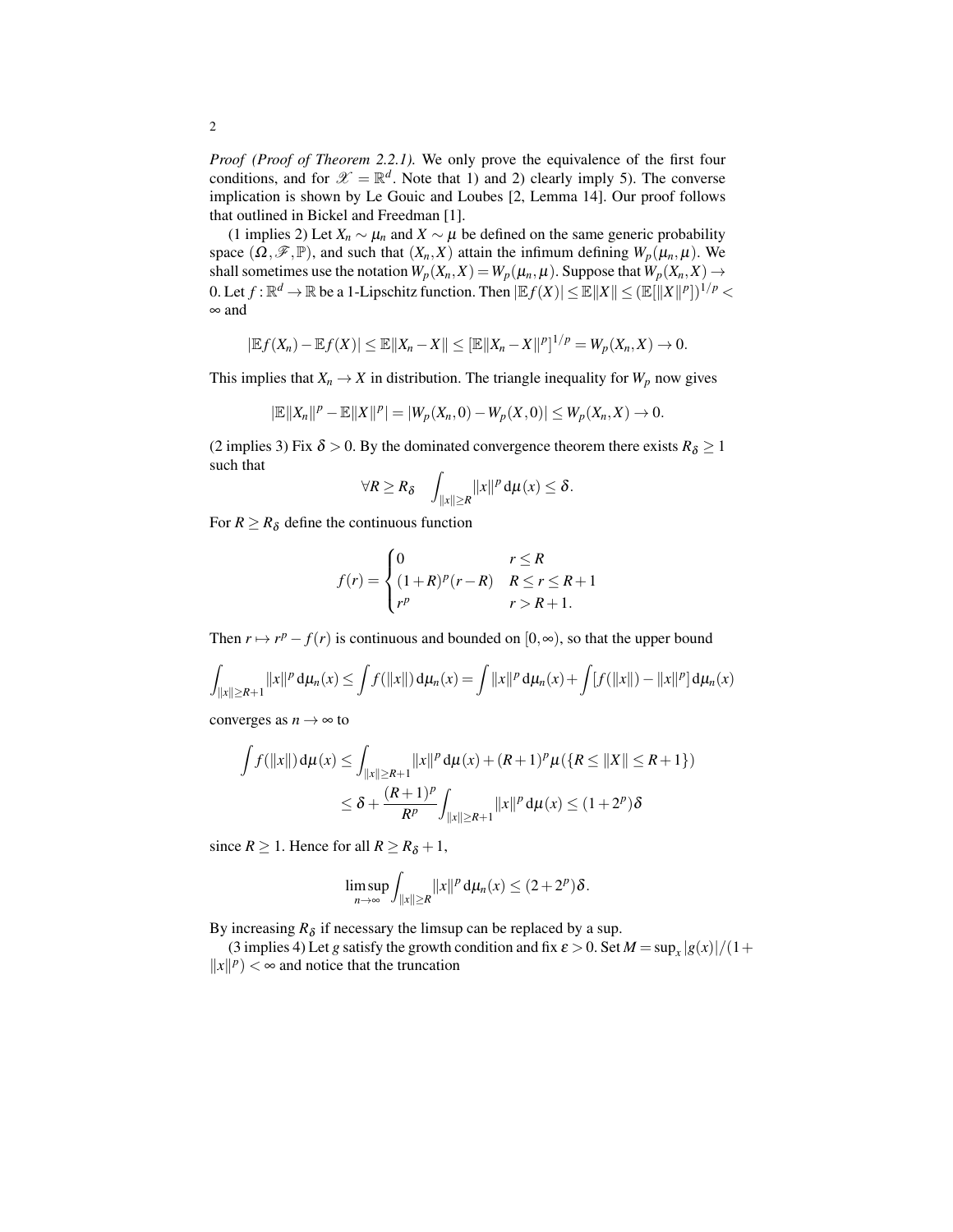$$
g_R(x) = \min(R, \max(-R, g(x))
$$

is continuous and bounded and therefore

$$
\int g_R(x) d\mu_n(x) \to \int g_R(x) d\mu(x), \qquad n \to \infty.
$$

*If*  $|g(x)| > R$  then  $||x||^p ≥ (R/M) - 1$ . Thus

$$
\sup_{n} \int |g(x) - g_{R}(x)| d\mu_{n}(x) \leq \sup_{n} M \int_{\|x\| > [R/M-1]^{1/p}} [1 + \|x\|^{p}] d\mu_{n}(x) \to 0, \qquad R \to \infty.
$$

by (3). Since the same holds with  $\mu_n$  replaced by  $\mu$ , this implies (4).

Clearly 4) implies 2). Hence, it suffices to show that 3) implies 1). For simplicity we assume that  $\mathscr{X} = \mathbb{R}^d$ ; the Hilbert case can be obtained with an additional step, using the tightness of the sequence  $\{\mu_n\}$  and intersecting the ball  $\{x : ||x|| \le R\}$  with a compact set *K* satisfying  $\mu_n(K) \geq 1 - \varepsilon$  and  $\mu(K) \geq 1 - \varepsilon$  for arbitraily small  $\epsilon > 0$ . The notation is simpler when using random variables instead of measures. Let  $X_n \sim \mu_n$ ,  $X \sim \mu$  and define the truncation  $Z_n = X_n 1\{\|X_n\| \le R\}$ . Fix  $\delta > 0$ . Then for  $R = R_{\delta} > 0$  sufficiently large, for all *n* 

$$
W_p^p(Z_n,X_n)\leq E\|X_n\|^p1\{\|X_n\|>R\}=\int_{|x||>R}\|x\|^p\,\mathrm{d}\mu_n(x)\leq \delta^p,
$$

and similarly for  $W_p(Z, X)$ . Hence we can replace  $X_n$  by  $Z_n$  and  $X$  by  $Z$  with negligible error ( $\delta > 0$  is arbitrary). We may also choose  $R_{\delta}$  such that  $\mathbb{P}(\Vert X \Vert = R_{\delta}) = 0$ .

The next step is to discretise the space and approximate  $Z$  and  $Z_n$  by point masses. Denote the compact set  $\{x : ||x|| \le R\}$  by *C*, and fix  $\varepsilon > 0$ . Cover *C* with disjoint measurable sets  $B_1, \ldots, B_{N_\varepsilon}$  of diameter  $\leq \varepsilon$  and such that  $\mathbb{P}(Z \in \partial B_i) = 0$  for all *i*. This is possible since we can vary the radii of the balls over the uncountable set  $[\varepsilon/2, \varepsilon]$  and only countably many such radii may have positive probability for the boundary. Let  $y_i \in B_i$  and define the discrete random variables

$$
Z^{\varepsilon} = \sum_{i=1}^{N_{\varepsilon}} y_i 1\{Z \in B_i\}, \qquad Z_n^{\varepsilon} = \sum_{i=1}^{N_{\varepsilon}} y_i 1\{Z_n \in B_i\}.
$$

The discretisation error is easily bounded:

$$
W_p^p(Z^{\varepsilon},Z)\leq \mathbb{E}||Z-Z^{\varepsilon}||^p=\sum_{i=1}^{N_{\varepsilon}}\mathbb{E}||Z-Z^{\varepsilon}||^p1\{Z\in B_i\}=\sum_{i=1}^{N_{\varepsilon}}\mathbb{E}||Z-y_i||^p1\{Z\in B_i\}\leq \sum_{i=1}^{N_{\varepsilon}}\mathbb{E}\varepsilon^p1\{Z\in B_i\}=\varepsilon^p.
$$

The same bound holds for  $W_p^p(\mathcal{Z}_n^{\varepsilon},Z_n)$ . To bound  $W_p(\mathcal{Z}^{\varepsilon},\mathcal{Z}_n^{\varepsilon})$  we construct an explicit coupling  $\pi$  such that  $Z^{\varepsilon}$  and  $Z^{\varepsilon}$  are equal with high probability. Define  $p_i = \mathbb{P}(Z \in$ *B*<sub>*i*</sub>) and  $q_i = \mathbb{P}(Z_n \in B_i)$ . We construct a joint distribution  $\pi$  for  $Z^{\varepsilon}$  and  $Z^{\varepsilon}$  that makes them exactly equal with high probability. Clearly, the best we can do is to set  $\pi(Z^{\varepsilon} = y_i, Z^{\varepsilon}_n = y_i) = \min(p_i, q_i)$ . The remaining events can be chosen arbitrarily to have the correct marginal distributions  $\pi(Z^{\varepsilon} = y_i) = p_i$  and  $\pi(Z_n^{\varepsilon} = y_i) = q_i$ .